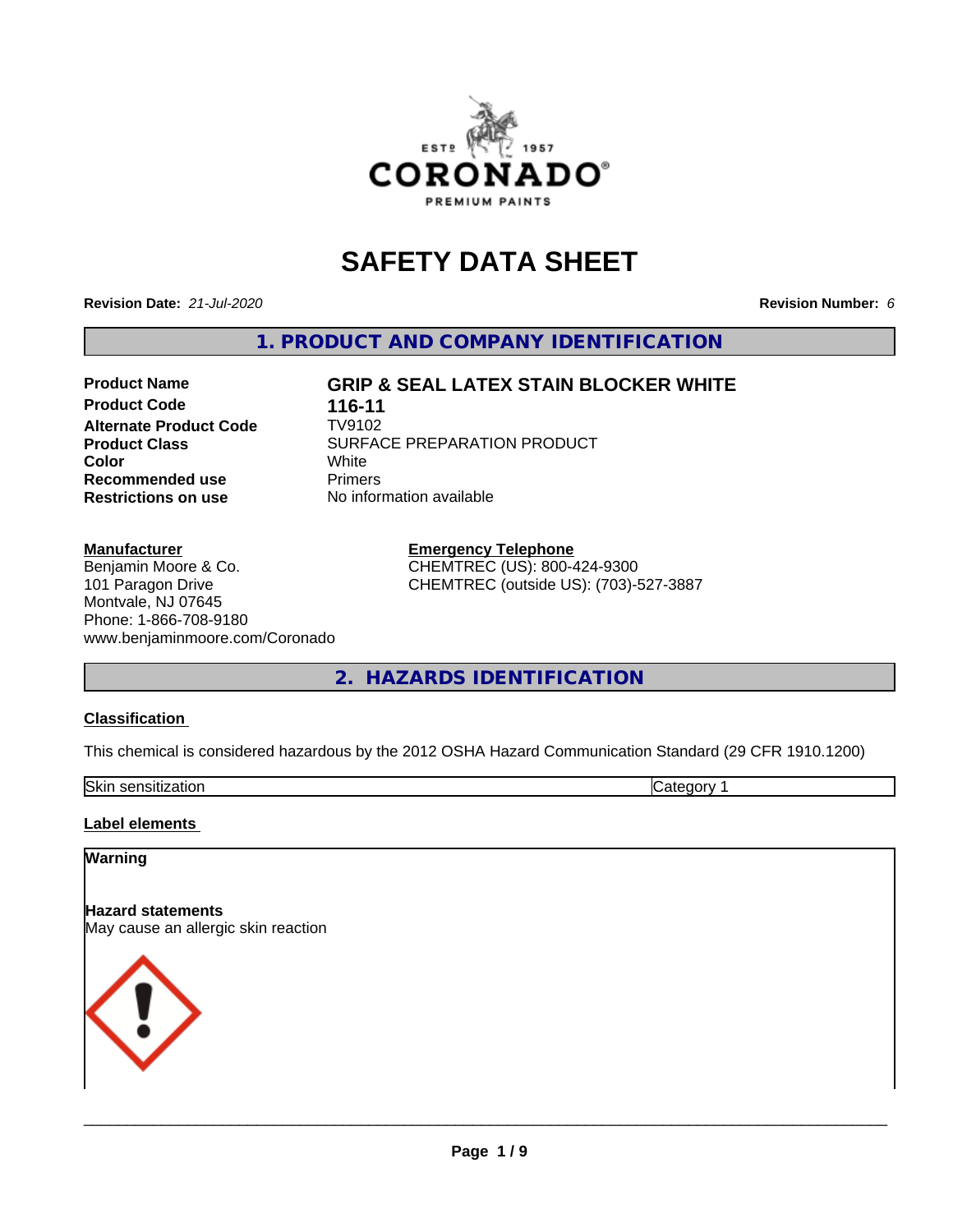#### **Appearance** liquid

**Odor** little or no odor

#### **Precautionary Statements - Prevention**

Avoid breathing dust/fume/gas/mist/vapors/spray Contaminated work clothing should not be allowed out of the workplace Wear protective gloves

#### **Skin**

IF ON SKIN: Wash with plenty of soap and water If skin irritation or rash occurs: Get medical advice/attention Wash contaminated clothing before reuse

#### **Precautionary Statements - Disposal**

Dispose of contents/container to an approved waste disposal plant

#### **Hazards not otherwise classified (HNOC)**

Not applicable

#### **Other information**

No information available

## **3. COMPOSITION INFORMATION ON COMPONENTS**

\_\_\_\_\_\_\_\_\_\_\_\_\_\_\_\_\_\_\_\_\_\_\_\_\_\_\_\_\_\_\_\_\_\_\_\_\_\_\_\_\_\_\_\_\_\_\_\_\_\_\_\_\_\_\_\_\_\_\_\_\_\_\_\_\_\_\_\_\_\_\_\_\_\_\_\_\_\_\_\_\_\_\_\_\_\_\_\_\_\_\_\_\_

| <b>Chemical name</b>                           | CAS No.    | Weight-%    |
|------------------------------------------------|------------|-------------|
| Nepheline svenite                              | 37244-96-5 | $20 - 25$   |
| Titanium dioxide                               | 13463-67-7 | $10 - 15$   |
| Zinc oxide                                     | 1314-13-2  | $0.5 - 1$   |
| 2-Amino-2-methly-1-propanol                    | 124-68-5   | $0.1 - 0.5$ |
| Sodium C14-C16 olefin sulfonate                | 68439-57-6 | $0.1 - 0.5$ |
| Carbamic acid, butyl-, 3-iodo-2-propynyl ester | 55406-53-6 | $0.1 - 0.5$ |

#### **4. FIRST AID MEASURES**

| <b>General Advice</b>                            | No hazards which require special first aid measures.                                                                                                                                                                                |
|--------------------------------------------------|-------------------------------------------------------------------------------------------------------------------------------------------------------------------------------------------------------------------------------------|
| <b>Eye Contact</b>                               | Rinse thoroughly with plenty of water for at least 15 minutes and consult a<br>physician.                                                                                                                                           |
| <b>Skin Contact</b>                              | Wash off immediately with soap and plenty of water while removing all<br>contaminated clothes and shoes. If skin irritation persists, call a physician. Wash<br>clothing before reuse. Destroy contaminated articles such as shoes. |
| <b>Inhalation</b>                                | Move to fresh air. If symptoms persist, call a physician.                                                                                                                                                                           |
| Ingestion                                        | Clean mouth with water and afterwards drink plenty of water. Consult a physician<br>if necessary.                                                                                                                                   |
| <b>Most Important</b><br><b>Symptoms/Effects</b> | May cause allergic skin reaction.                                                                                                                                                                                                   |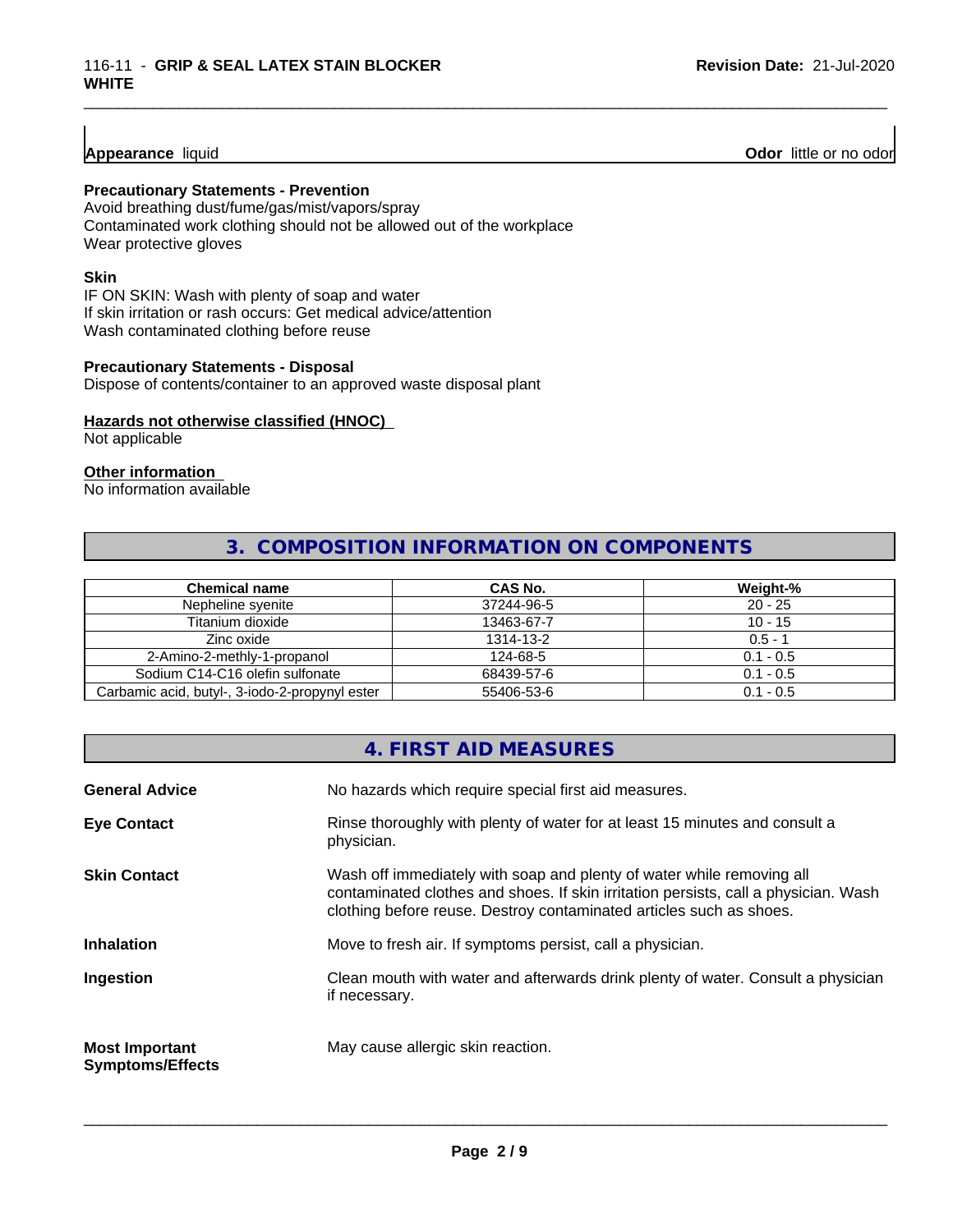| <b>Notes To Physician</b>                                                        | Treat symptomatically. |                                                                      |                                                                                                                 |
|----------------------------------------------------------------------------------|------------------------|----------------------------------------------------------------------|-----------------------------------------------------------------------------------------------------------------|
|                                                                                  |                        | 5. FIRE-FIGHTING MEASURES                                            |                                                                                                                 |
| <b>Suitable Extinguishing Media</b>                                              |                        |                                                                      | Use extinguishing measures that are appropriate to local<br>circumstances and the surrounding environment.      |
| Protective equipment and precautions for firefighters                            |                        | and full protective gear.                                            | As in any fire, wear self-contained breathing apparatus<br>pressure-demand, MSHA/NIOSH (approved or equivalent) |
| <b>Specific Hazards Arising From The Chemical</b>                                |                        | Closed containers may rupture if exposed to fire or<br>extreme heat. |                                                                                                                 |
| <b>Sensitivity to mechanical impact</b>                                          |                        | No.                                                                  |                                                                                                                 |
| Sensitivity to static discharge                                                  |                        | No                                                                   |                                                                                                                 |
| <b>Flash Point Data</b><br>Flash point (°F)<br>Flash Point (°C)<br><b>Method</b> |                        | Not applicable<br>Not applicable<br>Not applicable                   |                                                                                                                 |
| <b>Flammability Limits In Air</b>                                                |                        |                                                                      |                                                                                                                 |
| Lower flammability limit:<br><b>Upper flammability limit:</b>                    |                        | Not applicable<br>Not applicable                                     |                                                                                                                 |
| Health: 1<br><b>NFPA</b>                                                         | Flammability: 0        | Instability: 0                                                       | <b>Special: Not Applicable</b>                                                                                  |
| <b>NFPA Legend</b><br>0 - Not Hazardous<br>1 - Slightly                          |                        |                                                                      |                                                                                                                 |

- Slightly
- 2 Moderate
- 3 High
- 4 Severe

*The ratings assigned are only suggested ratings, the contractor/employer has ultimate responsibilities for NFPA ratings where this system is used.*

*Additional information regarding the NFPA rating system is available from the National Fire Protection Agency (NFPA) at www.nfpa.org.*

## **6. ACCIDENTAL RELEASE MEASURES**

| <b>Personal Precautions</b>      | Avoid contact with skin, eyes and clothing. Ensure adequate ventilation.                             |
|----------------------------------|------------------------------------------------------------------------------------------------------|
| <b>Other Information</b>         | Prevent further leakage or spillage if safe to do so.                                                |
| <b>Environmental precautions</b> | See Section 12 for additional Ecological Information.                                                |
| <b>Methods for Cleaning Up</b>   | Soak up with inert absorbent material. Sweep up and shovel into suitable<br>containers for disposal. |
|                                  |                                                                                                      |

## **7. HANDLING AND STORAGE**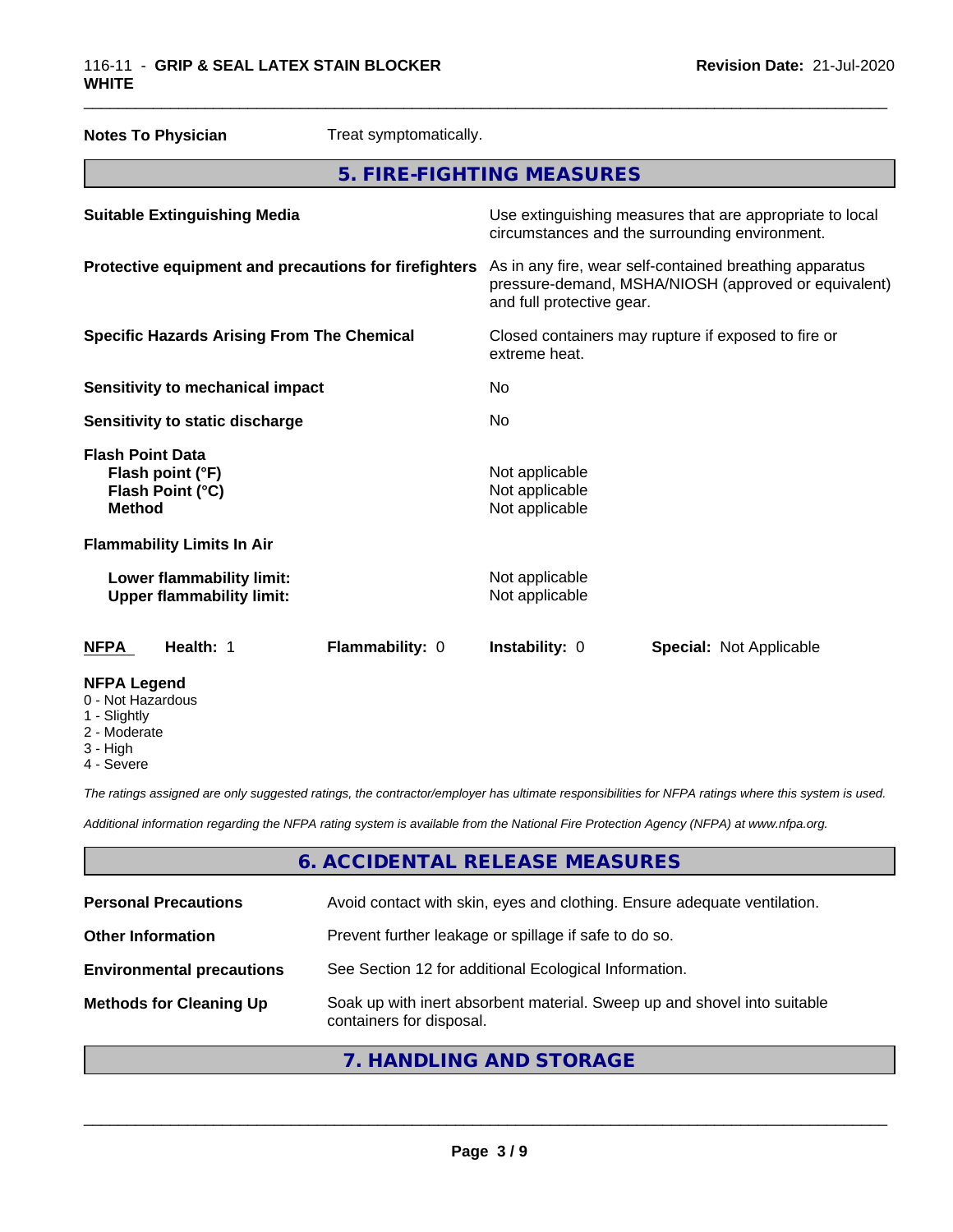| <b>Handling</b>               | Avoid contact with skin, eyes and clothing. Avoid breathing vapors, spray mists or<br>sanding dust. In case of insufficient ventilation, wear suitable respiratory<br>equipment. |
|-------------------------------|----------------------------------------------------------------------------------------------------------------------------------------------------------------------------------|
| <b>Storage</b>                | Keep container tightly closed. Keep out of the reach of children.                                                                                                                |
| <b>Incompatible Materials</b> | No information available                                                                                                                                                         |
|                               |                                                                                                                                                                                  |

## **8. EXPOSURE CONTROLS/PERSONAL PROTECTION**

#### **Exposure Limits**

| <b>Chemical name</b> | <b>ACGIH TLV</b>                                  | <b>OSHA PEL</b>           |
|----------------------|---------------------------------------------------|---------------------------|
| Titanium dioxide     | TWA: $10 \text{ mg/m}^3$                          | 15 mg/m $3$ - TWA         |
| Zinc oxide           | STEL: 10 mg/m <sup>3</sup> respirable particulate | $5 \text{ mg/m}^3$ - TWA  |
|                      | matter                                            | $15 \text{ mg/m}^3$ - TWA |
|                      | TWA: $2 \text{ mg/m}^3$ respirable particulate    |                           |
|                      | matter                                            |                           |

#### **Legend**

ACGIH - American Conference of Governmental Industrial Hygienists Exposure Limits OSHA - Occupational Safety & Health Administration Exposure Limits N/E - Not Established

| <b>Engineering Measures</b>                                                                                                   | Ensure adequate ventilation, especially in confined areas.                                                                                                  |
|-------------------------------------------------------------------------------------------------------------------------------|-------------------------------------------------------------------------------------------------------------------------------------------------------------|
| <b>Personal Protective Equipment</b><br><b>Eye/Face Protection</b><br><b>Skin Protection</b><br><b>Respiratory Protection</b> | Safety glasses with side-shields.<br>Protective gloves and impervious clothing.<br>In case of insufficient ventilation wear suitable respiratory equipment. |
| <b>Hygiene Measures</b>                                                                                                       | Avoid contact with skin, eyes and clothing. Remove and wash contaminated                                                                                    |

clothing before re-use. Wash thoroughly after handling.

**9. PHYSICAL AND CHEMICAL PROPERTIES**

| Appearance              | liquid                   |
|-------------------------|--------------------------|
| Odor                    | little or no odor        |
| <b>Odor Threshold</b>   | No information available |
| Density (Ibs/gal)       | $10.9 - 11.0$            |
| <b>Specific Gravity</b> | $1.31 - 1.33$            |
| рH                      | No information available |
| <b>Viscosity (cps)</b>  | No information available |
| Solubility(ies)         | No information available |
| <b>Water solubility</b> | No information available |
| <b>Evaporation Rate</b> | No information available |
| Vapor pressure          | No information available |
| Vapor density           | No information available |
| Wt. % Solids            | $50 - 60$                |
| Vol. % Solids           | $35 - 45$                |
| Wt. % Volatiles         | $40 - 50$                |
| Vol. % Volatiles        | $55 - 65$                |
|                         |                          |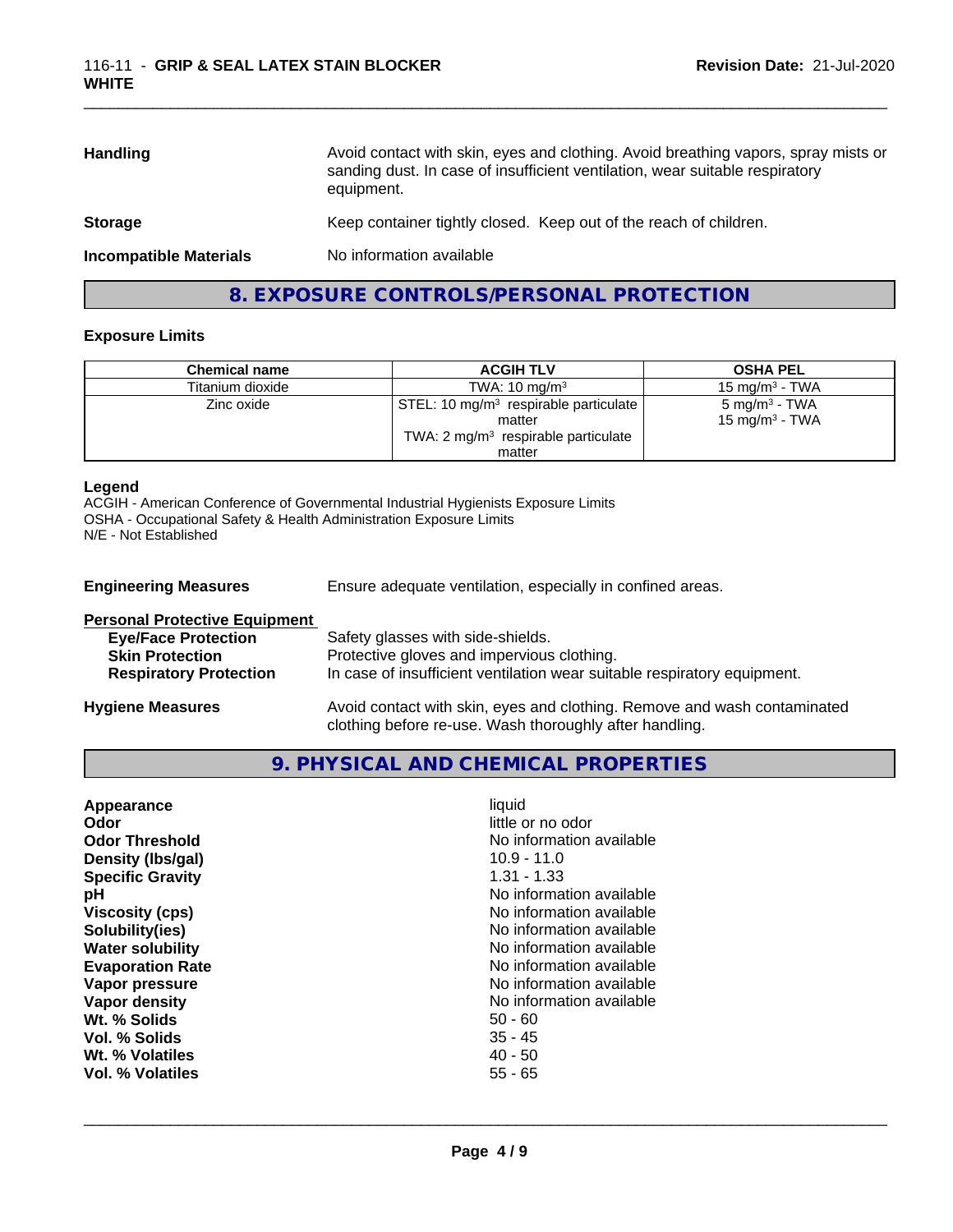| <b>VOC Regulatory Limit (g/L)</b>    | < 100                    |
|--------------------------------------|--------------------------|
| <b>Boiling Point (°F)</b>            | 212                      |
| <b>Boiling Point (°C)</b>            | 100                      |
| Freezing point (°F)                  | 32                       |
| <b>Freezing Point (°C)</b>           | 0                        |
| Flash point (°F)                     | Not applicable           |
| Flash Point (°C)                     | Not applicable           |
| <b>Method</b>                        | Not applicable           |
| Flammability (solid, gas)            | Not applicable           |
| <b>Upper flammability limit:</b>     | Not applicable           |
| Lower flammability limit:            | Not applicable           |
| <b>Autoignition Temperature (°F)</b> | No information available |
| <b>Autoignition Temperature (°C)</b> | No information available |
| Decomposition Temperature (°F)       | No information available |
| Decomposition Temperature (°C)       | No information available |
| <b>Partition coefficient</b>         | No information available |

## **10. STABILITY AND REACTIVITY**

\_\_\_\_\_\_\_\_\_\_\_\_\_\_\_\_\_\_\_\_\_\_\_\_\_\_\_\_\_\_\_\_\_\_\_\_\_\_\_\_\_\_\_\_\_\_\_\_\_\_\_\_\_\_\_\_\_\_\_\_\_\_\_\_\_\_\_\_\_\_\_\_\_\_\_\_\_\_\_\_\_\_\_\_\_\_\_\_\_\_\_\_\_

| <b>Reactivity</b>                       | Not Applicable                           |
|-----------------------------------------|------------------------------------------|
| <b>Chemical Stability</b>               | Stable under normal conditions.          |
| <b>Conditions to avoid</b>              | Prevent from freezing.                   |
| <b>Incompatible Materials</b>           | No materials to be especially mentioned. |
| <b>Hazardous Decomposition Products</b> | None under normal use.                   |
| Possibility of hazardous reactions      | None under normal conditions of use.     |

## **11. TOXICOLOGICAL INFORMATION**

| <b>Product Information</b>               |                                                                                                                                                 |
|------------------------------------------|-------------------------------------------------------------------------------------------------------------------------------------------------|
| Information on likely routes of exposure |                                                                                                                                                 |
|                                          | <b>Principal Routes of Exposure</b> Eye contact, skin contact and inhalation.                                                                   |
| <b>Acute Toxicity</b>                    |                                                                                                                                                 |
| <b>Product Information</b>               | No information available                                                                                                                        |
|                                          | Symptoms related to the physical, chemical and toxicological characteristics                                                                    |
| <b>Symptoms</b>                          | No information available                                                                                                                        |
|                                          | Delayed and immediate effects as well as chronic effects from short and long-term exposure                                                      |
| Eye contact<br><b>Skin contact</b>       | May cause slight irritation.<br>Substance may cause slight skin irritation. Prolonged or repeated contact may dry<br>skin and cause irritation. |
| <b>Inhalation</b>                        | May cause irritation of respiratory tract.                                                                                                      |
|                                          |                                                                                                                                                 |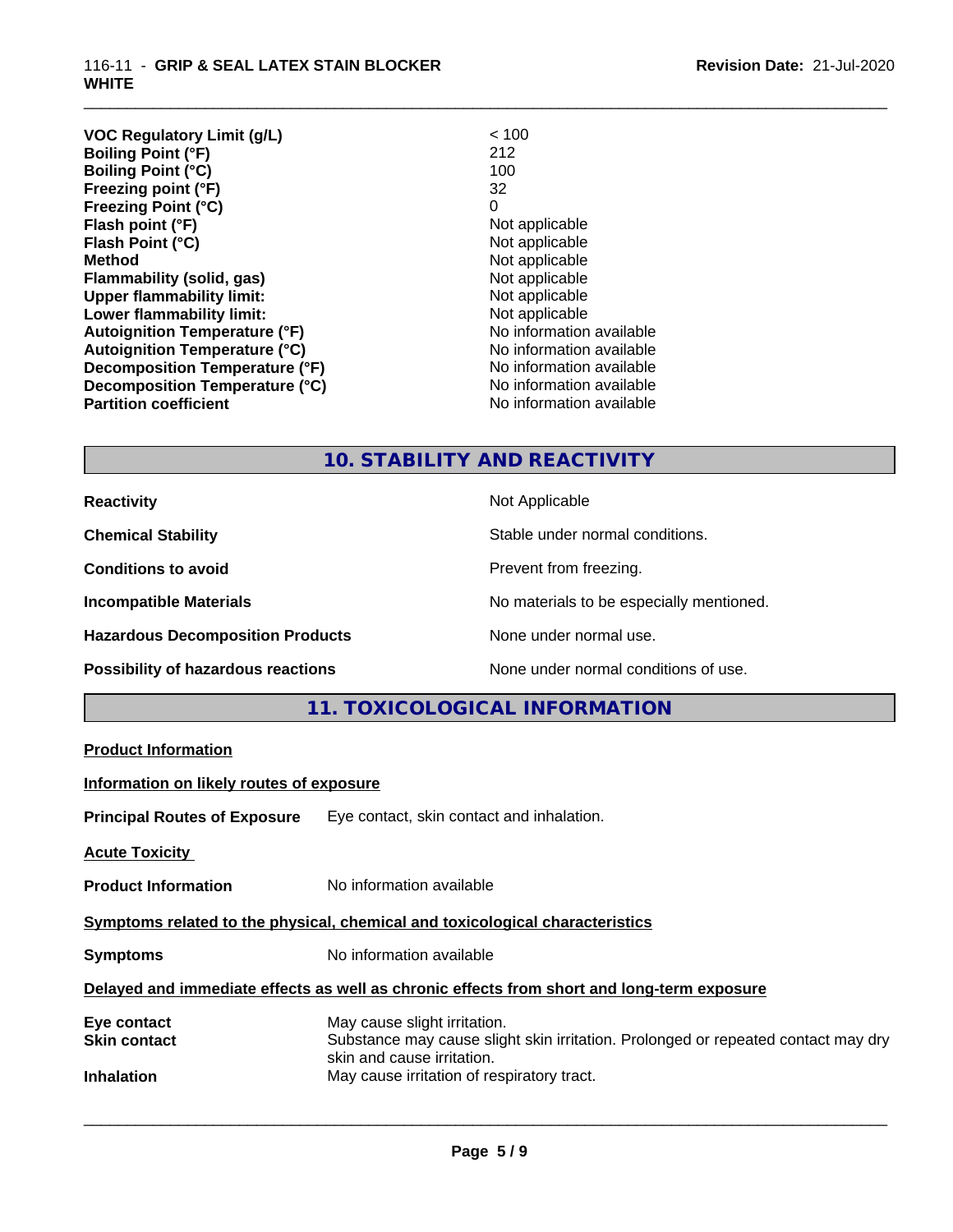| Ingestion                       | Ingestion may cause gastrointestinal irritation, nausea, vomiting and diarrhea. |
|---------------------------------|---------------------------------------------------------------------------------|
| <b>Sensitization</b>            | May cause an allergic skin reaction                                             |
| <b>Neurological Effects</b>     | No information available.                                                       |
| <b>Mutagenic Effects</b>        | No information available.                                                       |
| <b>Reproductive Effects</b>     | No information available.                                                       |
| <b>Developmental Effects</b>    | No information available.                                                       |
| <b>Target organ effects</b>     | No information available.                                                       |
| <b>STOT - single exposure</b>   | No information available.                                                       |
| <b>STOT - repeated exposure</b> | No information available.                                                       |
| Other adverse effects           | No information available.                                                       |
| <b>Aspiration Hazard</b>        | No information available                                                        |

#### **Numerical measures of toxicity**

#### **The following values are calculated based on chapter 3.1 of the GHS document**

| <b>ATEmix (oral)</b>                 | 98354 mg/kg |
|--------------------------------------|-------------|
| <b>ATEmix (inhalation-dust/mist)</b> | 457.8 mg/L  |

#### **Component Information**

| Chemical name                                                   | Oral LD50             | Dermal LD50              | <b>Inhalation LC50</b>                                                   |
|-----------------------------------------------------------------|-----------------------|--------------------------|--------------------------------------------------------------------------|
| Titanium dioxide<br>13463-67-7                                  | $> 10000$ mg/kg (Rat) | $\overline{\phantom{0}}$ |                                                                          |
| Zinc oxide<br>1314-13-2                                         | $>$ 5000 mg/kg (Rat)  |                          |                                                                          |
| 2-Amino-2-methly-1-propanol<br>124-68-5                         | $= 2900$ mg/kg (Rat)  | $>$ 2000 mg/kg (Rabbit)  |                                                                          |
| Sodium C14-C16 olefin sulfonate<br>68439-57-6                   | $= 2220$ mg/kg (Rat)  | $> 740$ mg/kg (Rabbit)   |                                                                          |
| Carbamic acid, butyl-,<br>3-iodo-2-propynyl ester<br>55406-53-6 | $= 1470$ mg/kg (Rat)  | $>$ 2000 mg/kg (Rat)     | $= 0.67$ mg/L (Rat) 4 h = 0.63 mg/L<br>$(Rat)$ 4 h = 0.99 mg/L (Rat) 4 h |

#### **Chronic Toxicity**

#### **Carcinogenicity**

*The information below indicateswhether each agency has listed any ingredient as a carcinogen:.*

| <b>Chemical</b><br>name                                                                                                                         | <b>IARC</b>               | <b>NTP</b> | <b>OSHA</b> |
|-------------------------------------------------------------------------------------------------------------------------------------------------|---------------------------|------------|-------------|
|                                                                                                                                                 | .<br>2B<br>Possible Human |            | Listed      |
| <b>The Contract of the Contract of the Contract of the Contract of the Contract of the Contract of the Contract o</b><br>n dioxide<br>l itanium | Carcinogen                |            |             |

• Although IARC has classified titanium dioxide as possibly carcinogenic to humans (2B), their summary concludes: "No significant exposure to titanium dioxide is thought to occur during the use of products in which titanium dioxide is bound to other materials, such as paint."

#### **Legend**

IARC - International Agency for Research on Cancer NTP - National Toxicity Program OSHA - Occupational Safety & Health Administration

**12. ECOLOGICAL INFORMATION**

### **Ecotoxicity Effects**

The environmental impact of this product has not been fully investigated.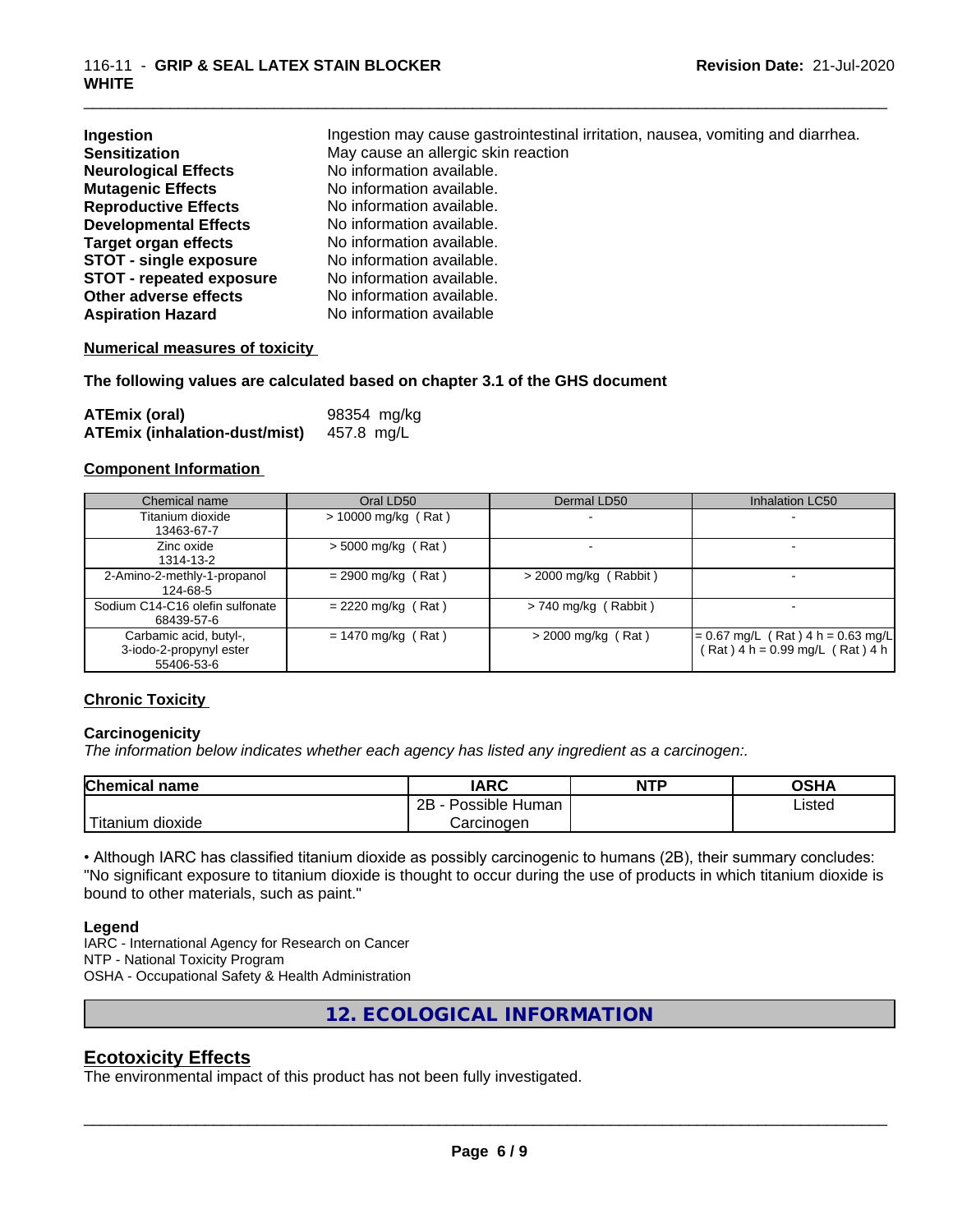#### **Product Information**

#### **Acute Toxicity to Fish**

No information available

**Acute Toxicity to Aquatic Invertebrates**

No information available

**Acute Toxicity to Aquatic Plants** No information available

#### **Persistence / Degradability**

No information available.

#### **Bioaccumulation**

No information available.

#### **Mobility in Environmental Media**

No information available.

#### **Ozone**

No information available

#### **Component Information**

#### **Acute Toxicity to Fish**

#### Titanium dioxide  $\overline{\text{LC50:}}$  > 1000 mg/L (Fathead Minnow - 96 hr.) Carbamic acid, butyl-, 3-iodo-2-propynyl ester LC50: 230 µg/L (Bluegill sunfish - 96 hr.)

#### **Acute Toxicity to Aquatic Invertebrates**

No information available

#### **Acute Toxicity to Aquatic Plants**

No information available

|                              | 13. DISPOSAL CONSIDERATIONS                                                                                                                                                                                               |
|------------------------------|---------------------------------------------------------------------------------------------------------------------------------------------------------------------------------------------------------------------------|
| <b>Waste Disposal Method</b> | Dispose of in accordance with federal, state, and local regulations. Local<br>requirements may vary, consult your sanitation department or state-designated<br>environmental protection agency for more disposal options. |
|                              | <b>14. TRANSPORT INFORMATION</b>                                                                                                                                                                                          |
| <b>DOT</b>                   | Not regulated                                                                                                                                                                                                             |
| <b>ICAO / IATA</b>           | Not regulated                                                                                                                                                                                                             |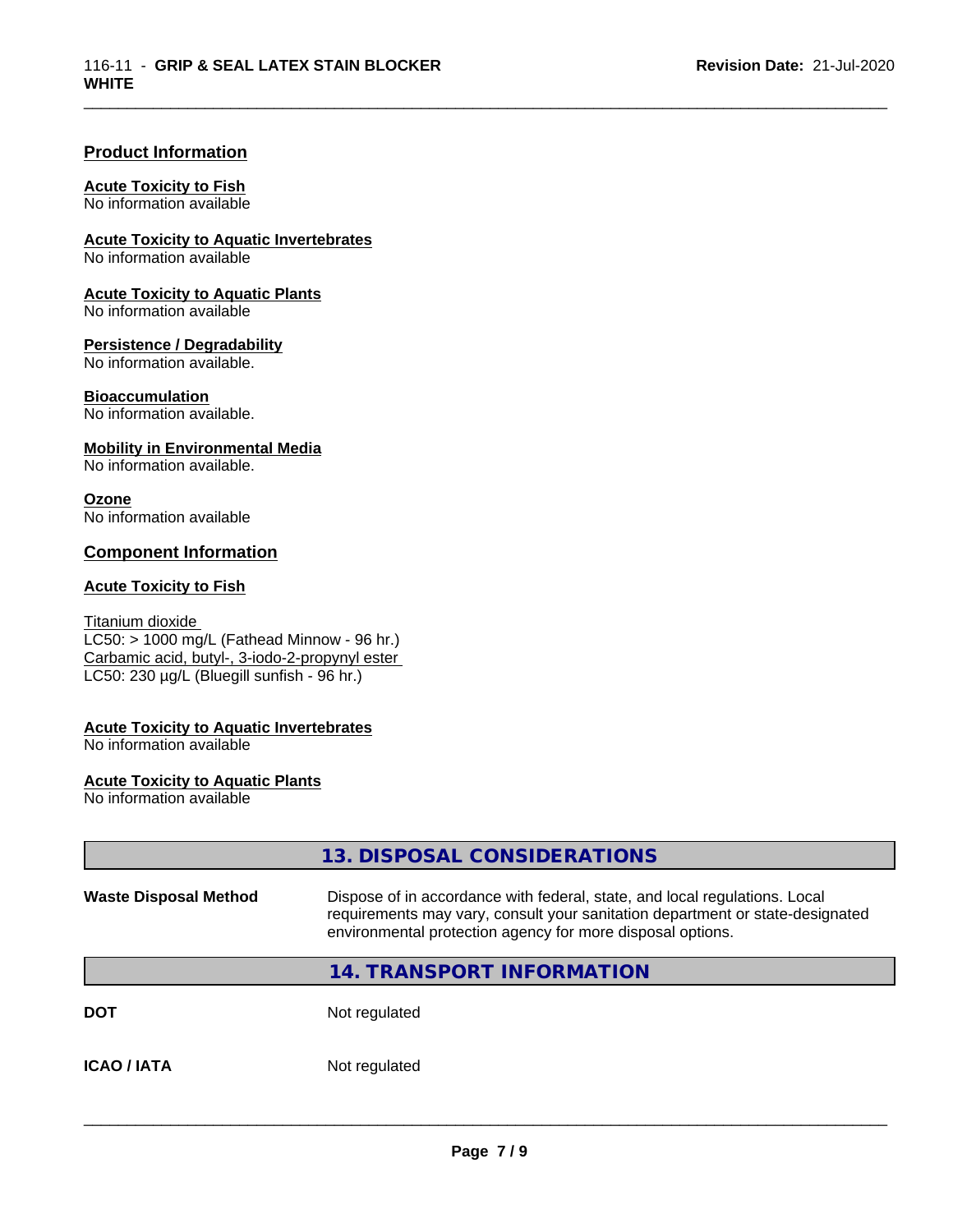**IMDG / IMO** Not regulated

**15. REGULATORY INFORMATION**

\_\_\_\_\_\_\_\_\_\_\_\_\_\_\_\_\_\_\_\_\_\_\_\_\_\_\_\_\_\_\_\_\_\_\_\_\_\_\_\_\_\_\_\_\_\_\_\_\_\_\_\_\_\_\_\_\_\_\_\_\_\_\_\_\_\_\_\_\_\_\_\_\_\_\_\_\_\_\_\_\_\_\_\_\_\_\_\_\_\_\_\_\_

#### **International Inventories**

| <b>TSCA: United States</b> | Yes - All components are listed or exempt. |
|----------------------------|--------------------------------------------|
| <b>DSL: Canada</b>         | No - Not all of the components are listed. |
|                            | One or more component is listed on NDSL.   |

#### **Federal Regulations**

#### **SARA 311/312 hazardous categorization**

| Acute health hazard               | Yes |  |
|-----------------------------------|-----|--|
| Chronic Health Hazard             | Nο  |  |
| Fire hazard                       | N٥  |  |
| Sudden release of pressure hazard | Nο  |  |
| Reactive Hazard                   | Nο  |  |

#### **SARA 313**

Section 313 of Title III of the Superfund Amendments and Reauthorization Act of 1986 (SARA). This product contains a chemical or chemicals which are subject to the reporting requirements of the Act and Title 40 of the Code of Federal Regulations, Part 372:

*None*

#### **Clean Air Act,Section 112 Hazardous Air Pollutants (HAPs) (see 40 CFR 61)**

This product contains the following HAPs:

*None*

## **US State Regulations**

#### **California Proposition 65**

**A WARNING:** Cancer and Reproductive Harm– www.P65warnings.ca.gov

#### **State Right-to-Know**

| <b>Chemical name</b>    | <b>Massachusetts</b> | <b>New Jersey</b> | Pennsylvania |
|-------------------------|----------------------|-------------------|--------------|
| Titanium dioxide        |                      |                   |              |
| Carbamic acid, butyl-,  |                      |                   |              |
| 3-iodo-2-propynyl ester |                      |                   |              |

#### **Legend**

X - Listed